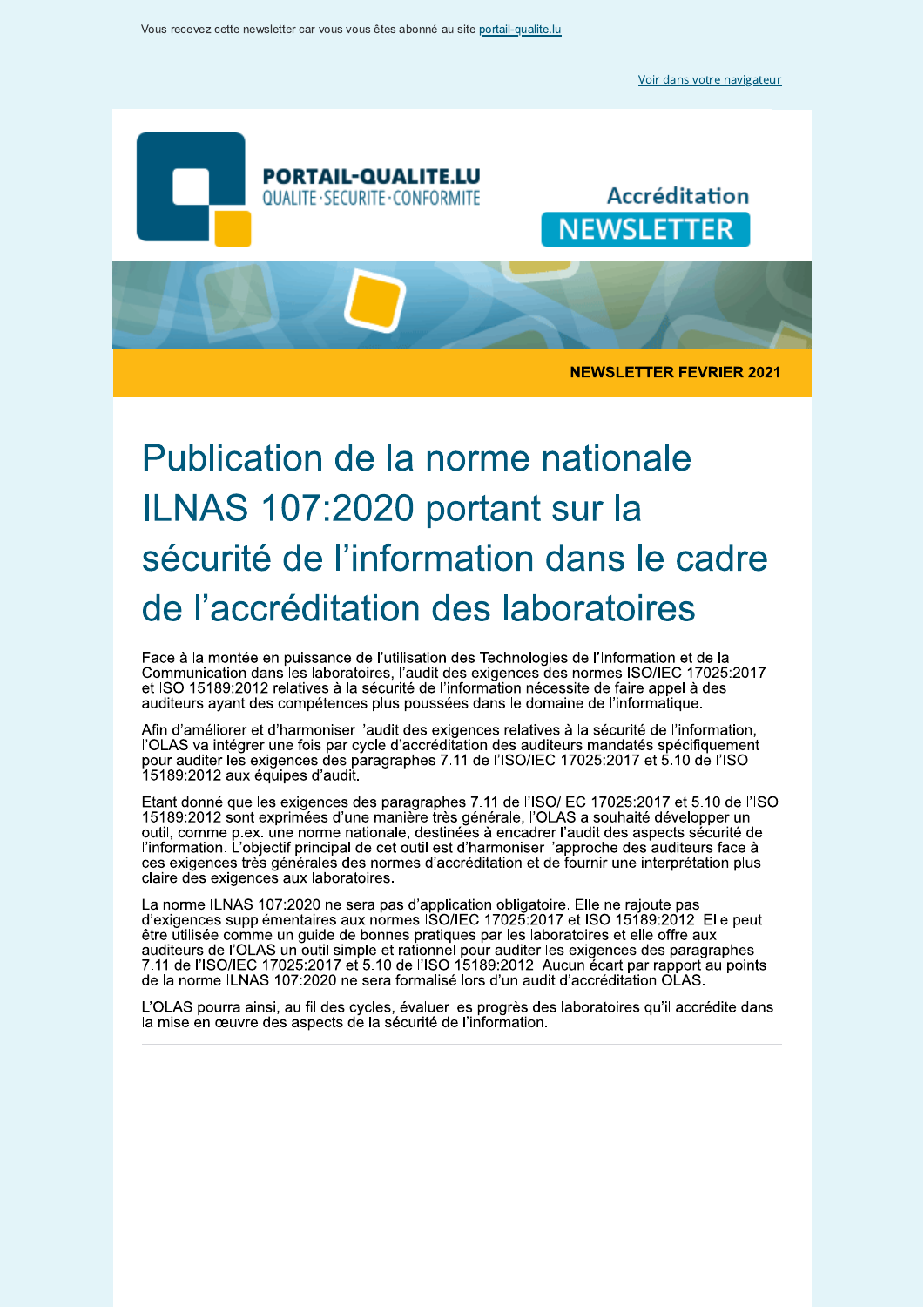# Politique de transition concernant l'ISO/IEC 27006/AMD 1:2020

Avec la publication par l'ISO, le 27 mars 2020, de la norme ISO/IEC 27006:2015 AMD 1:2020, les exigences de la norme ISO/IEC 27006 sont amendées sur les aspects suivants :

- La compétence/l'expérience des auditeurs de certification sélectionnés dans l'équipe d'audit :
- Les informations référencées sur les documents de certification ;
- L'organisation de l'étape 1 de l'audit initial ;
- L'évaluation du temps d'audit défini dans l'annexe B (normative).

Ces exigences complémentaires sont d'application obligatoires pour les organismes concernés par la certification dans le domaine de la sécurité des systèmes d'information (p.ex. ISO 27001) et devront avoir été auditées au plus tard pour le 30 novembre 2021. La date butoir pour leur mise en œuvre est prévue pour le 31 mars 2022.

Les détails de la politique de transition de l'OLAS pour cet amendement de norme est disponible sur le portail qualité.

# Nouveau barème tarifaire OLAS en vigueur à partir du 1er janvier 2021

Pour la première fois depuis sa création en 2000, l'OLAS va modifier son barème tarifaire applicable aux frais d'audits d'accréditation pour maintenir le meilleur niveau de service pour ses clients. L'OLAS se voyait dans l'obligation d'adapter son barème tarifaire pour continuer à attirer au Luxembourg des auditeurs et des experts de qualité pour la réalisation de ses audits.

La nouvelle version de l'annexe A007 - Barème tarifaire des frais relatifs aux audits d'accréditation est disponible sur le portail-qualité.

Ce nouveau barème, approuvé par le Ministre de l'Economie, est applicable depuis le 1er janvier 2021.

# Nouvelles accréditations ou renouvellements d'accréditation

## Nouvelles accréditations

Depuis juillet 2020, les accréditations suivantes ont été octroyées :

- ILNAS Laboratoires d'essais selon la norme ISO/IEC 17025:2017 le 7 décembre 2020
- ILNAS Laboratoires d'étalonnages selon la norme ISO/IEC 17025:2017 le 21 septembre 2020

## Renouvellement d'accréditation

Depuis juillet 2020, les accréditations des organismes suivants ont été renouvelées :

- Ketterthill SA selon la norme ISO 15189:2012 le 7 décembre 2020
- · Laboratoire National de Santé Service de bactériologie, mycologie, antibiorésistance et hygiène hospitalière selon la norme ISO 15189:2012 et ISO/IEC 17025:2017 le 25 janvier 2021
- Goodyear Innovation Center Luxembourg selon la norme ISO/IEC 17025:2017 le 25 janvier 2021

#### $\Lambda$ otuolitée de l'eseréditetien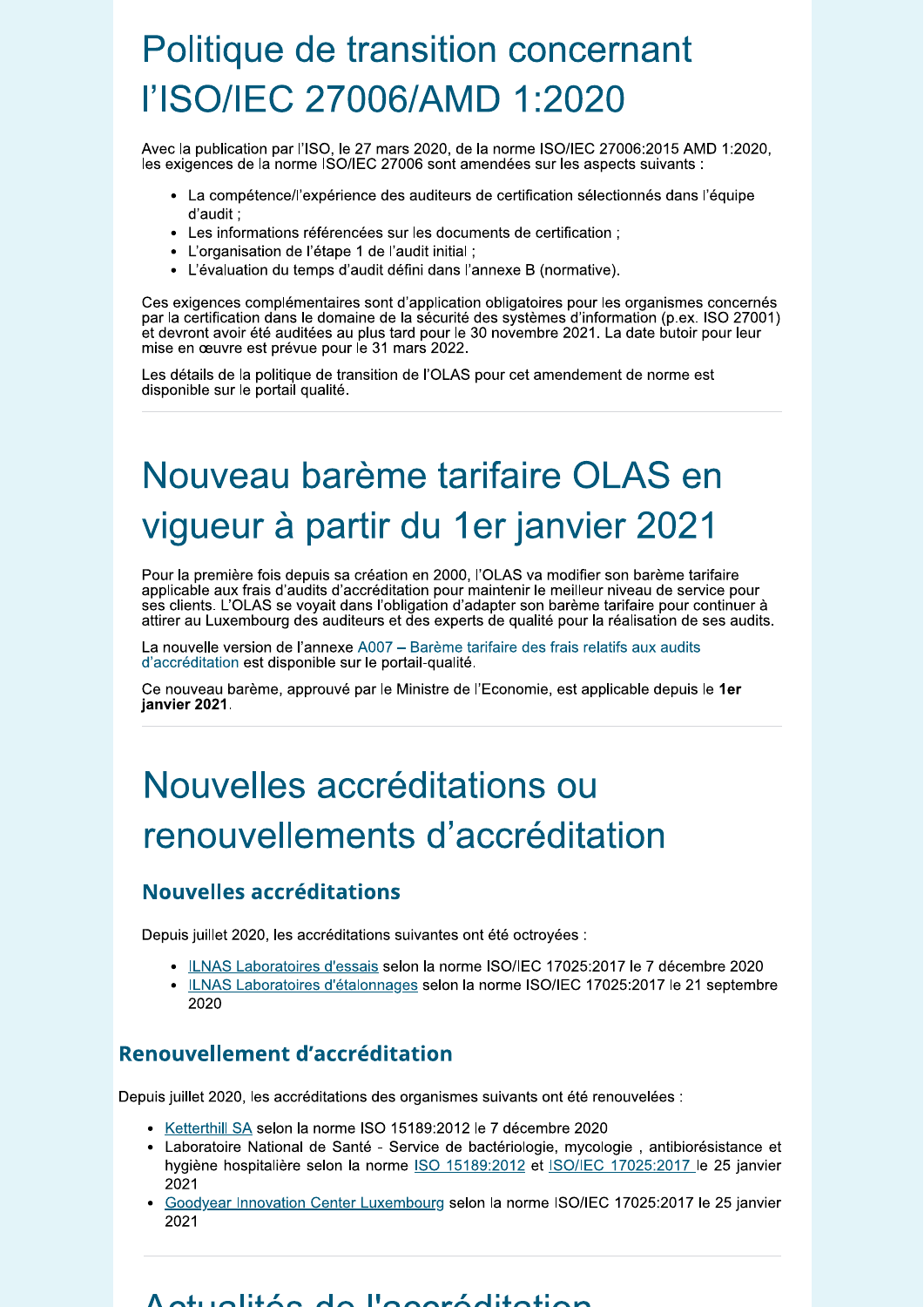# Actualités de Faccieditation européenne et internationale

## Résolutions et rapport de l'assemblée générale d'EA du 25 et 26 novembre 2020 (vidéoconférence)

EA Resolution 2020 (46) 01 : Une restructuration d'EA a été votée. Elle sera en vigueur à partir du 1er janvier 2021 et sera publiée sur le site d'EA.

EA Resolution 2020 (46) 02 : Sont élus au sein d'EA :

- · Maureen Logghe (BELAC, Belgique) Présidente d'EA
- Cecilie Laake (NA, Norvège) Vice-présidente d'EA

Comme membres du comité exécutif d'EA :

- Leopoldo Cortez (IPAC, Portugal)
- Adrienne Duff (INAB, Ireland)
- Roeland Nieuweboer (RvA, The Netherlands)<br>• Emanuele Riva (ACCREDIA, Italy)
- 

Compte tenu que les négociations en cours concernant le Brexit n'avaient pas abouties au moment de l'assemblée générale d'EA et qu'il n'était pas encore certain qu'un accord soit trouvé entre les parties, EA a décidé d'attendre la fin des négociations pour prendre une décision définitive sur le statut de membre de UKAS au sein d'EA. Une assemblée générale extraordinaire sera organisée en mars 2021 pour une décision finale en mai 2021.

## Résolutions des assemblées générales d'IAF et d'ILAC du 5 novembre 2020 et 22 octobre 2020

IAF Resolution 2020-16: IAF a mis en place une COVID-19 FAQ Task Force qui publie une foire aux questions en relation avec les difficultés rencontrées par les OEC et les organismes nationaux d'accréditation pendant la pandémie. Le cas échéant, Le FAQ Task Force propose des solutions aux situations non couvertes par les normes internationales publiées ou autres document normatifs. En fin de compte, les dispositions spéciales des FAQs ne sont à considérer que si les dispositions normales ne sont pas applicables à cause de la pandémie.<br>Pour plus d'informations, veuillez contacter l'OLAS directement, afin d'éviter tout inconvénient.

IAF Resolution 2020-18: IAF s'est mis d'accord sur une période de transition concernant la mise en place des nouvelles exigences introduits par l'amendement AMD 1:2020 de la norme ISO/IEC 27006:2015. L'OLAS a résumé ses dispositions pour cette transition dans une politique de transition.

Toutes les résolutions d'IAF et d'ILAC sont disponibles sur les sites respectifs.

## Réponses aux questions relatives à la norme **ISO/IEC 17025:2017**

Les réponses aux questions fréquemment posées (FAQ) par le comité laboratoires (LC) d'EA sont désormais disponibles sur le site d'EA.

La liste des FAQ du comité laboratoires traite pour l'instant des questions relatives à la norme<br>ISO/IEC 17025:2017 - Exigences générales concernant la compétence des laboratoires d'étalonnages et d'essais, organisées en 19 thèmes, dont

- · les méthodes,
- les rapports,  $\bullet$
- · l'échantillonnage,
- · les portées d'accréditation,
- · la documentation/décision de l'ILAC,
- $\bullet$ etc.

Le processus pour le traitement des questions est le suivant : les questions soumises par les organismes nationaux d'accréditation sont discutées lors des réunions du comité laboratoire au cours desquelles elles sont discutées et une réponse est élaborée. Celles-ci représentent l'avis consensuel du comité laboratoire et sont destinées à des fins d'information. Elles ne doivent pas être considérées comme guide officiel pour la mise en œuvre des exigences des normes concernées.

## Brochure ILAC - ISO 20387: Accreditation for **Biobanking Facilities**